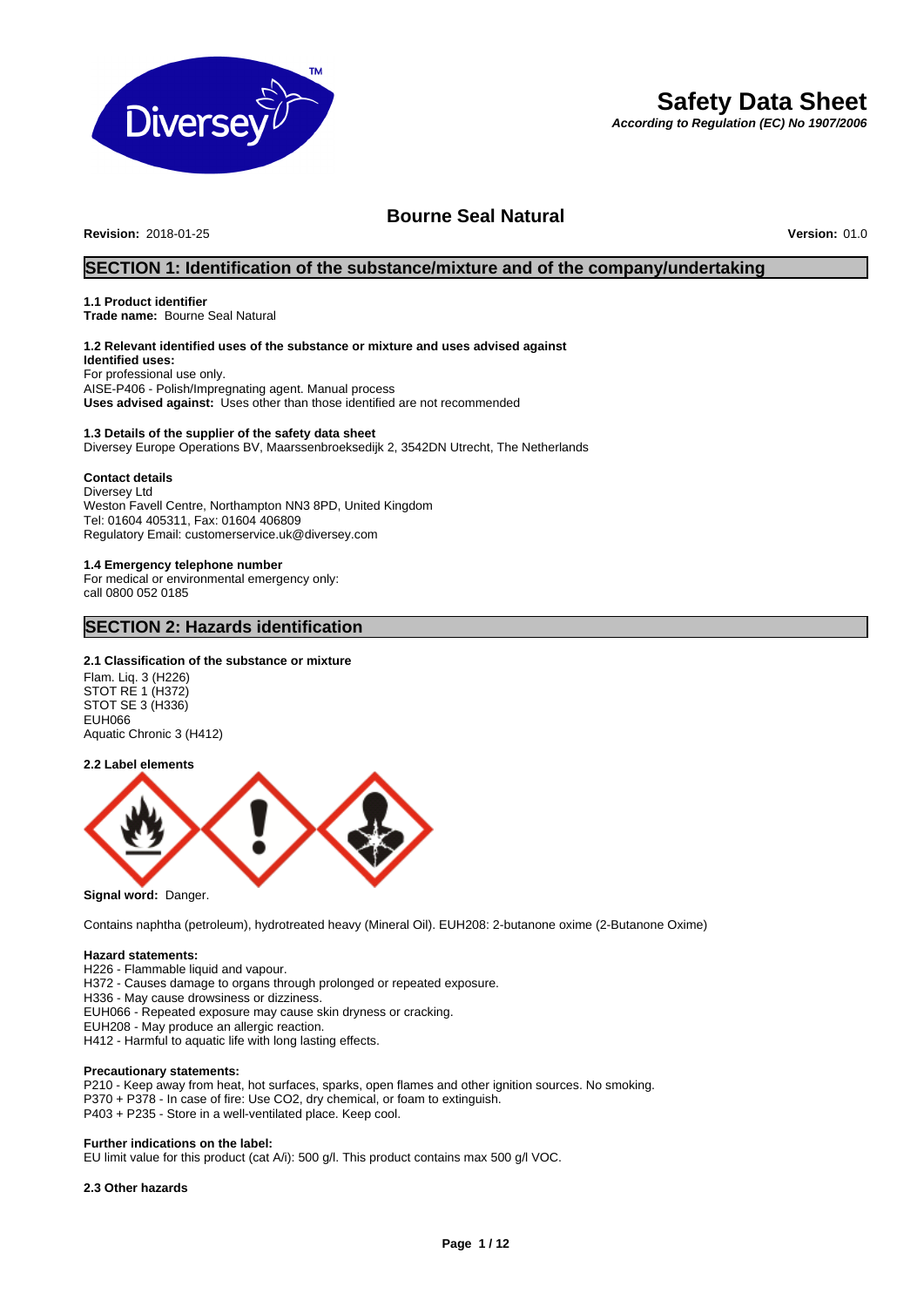#### No other hazards known

The product does not meet the criteria for PBT or vPvB in accordance with Regulation (EC) No 1907/2006, Annex XIII

## **SECTION 3: Composition/information on ingredients**

**3.2 Mixtures**

| Ingredient(s)                               | <b>EC</b> number | <b>CAS number</b> | <b>REACH number</b> | <b>Classification</b>                                                                                                                                                          | <b>Notes</b> | Weight<br>percent |
|---------------------------------------------|------------------|-------------------|---------------------|--------------------------------------------------------------------------------------------------------------------------------------------------------------------------------|--------------|-------------------|
| naphtha (petroleum), hydrotreated heavy     | 265-150-3        | 64742-48-9        | No data available   | Flam. Lig. 3 (H226)<br>Asp. Tox. 1 (H304)<br>STOT SE 3 (H336)<br><b>EUH066</b>                                                                                                 |              | 30-50             |
| xylene (mix)                                | 215-535-7        | 1330-20-7         | 01-2119488216-32    | Flam. Lig. 3 (H226)<br>Asp. Tox. 1 (H304)<br>Acute Tox. 4 (H312)<br>Acute Tox. 4 (H332)<br>STOT SE 3 (H335)<br>STOT RE 2 (H373)<br>Skin Irrit. 2 (H315)<br>Eye Irrit. 2 (H319) |              | $1 - 3$           |
| distillates (petroleum), hydrotreated light | 265-149-8        | 64742-47-8        | No data available   | Asp. Tox. 1 (H304)<br>EUH066                                                                                                                                                   |              | $1 - 3$           |
| 2-ethylhexanoic acid, zirconium salt        | 245-018-1        | 22464-99-9        | No data available   | Repr. 2 (H361)<br>Skin Irrit. 2 (H315)<br>Aquatic Acute 1 (H400)<br>Aquatic Chronic 1<br>(H410)                                                                                |              | $0.1 - 1$         |

\* Polymer.

Workplace exposure limit(s), if available, are listed in subsection 8.1.

[1] Exempted: ionic mixture. See Regulation (EC) No 1907/2006, Annex V, paragraph 3 and 4. This salt is potentially present, based on calculation, and included for classification and labelling purposes only. Each starting material of the ionic mixture is registered, as required.

[2] Exempted: included in Annex IV of Regulation (EC) No 1907/2006.

[3] Exempted: Annex V of Regulation (EC) No 1907/2006.

[4] Exempted: polymer. See Article 2(9) of Regulation (EC) No 1907/2006.

For the full text of the H and EUH phrases mentioned in this Section, see Section 16.

## **SECTION 4: First aid measures**

## **4.1 Description of first aid measures**

| <b>General Information:</b>     | Get medical attention or advice if you feel unwell. Symptoms of intoxication may even occur after<br>several hours. It is recommended to continue medical observation for at least 48 hours after the<br>incident. If breathing is irregular or stopped, administer artificial respiration. If unconscious place in<br>recovery position and seek medical advice. Provide fresh air. No mouth-to-mouth or mouth-to-nose<br>resuscitation. Use Ambu bag or ventilator. |
|---------------------------------|-----------------------------------------------------------------------------------------------------------------------------------------------------------------------------------------------------------------------------------------------------------------------------------------------------------------------------------------------------------------------------------------------------------------------------------------------------------------------|
| Inhalation:                     | Remove person to fresh air and keep comfortable for breathing. Call a POISON CENTRE, doctor or<br>physician if you feel unwell.                                                                                                                                                                                                                                                                                                                                       |
| <b>Skin contact:</b>            | Wash skin with plenty of lukewarm, gently flowing water. Take off immediately all contaminated<br>clothing and wash it before re-use. If skin irritation occurs: Get medical advice or attention.                                                                                                                                                                                                                                                                     |
| Eye contact:                    | Rinse cautiously with water for several minutes. Remove contact lenses, if present and easy to do.<br>Continue rinsing. Get medical attention or advice if you feel unwell.                                                                                                                                                                                                                                                                                           |
| Ingestion:                      | Rinse mouth. Immediately drink 1 glass of water. Never give anything by mouth to an unconscious<br>person. Get medical attention or advice if you feel unwell.                                                                                                                                                                                                                                                                                                        |
| Self-protection of first aider: | Consider personal protective equipment as indicated in subsection 8.2.                                                                                                                                                                                                                                                                                                                                                                                                |

## **4.2 Most important symptoms and effects, both acute and delayed**

| Inhalation:          | May cause drowsiness or dizziness.                    |
|----------------------|-------------------------------------------------------|
| <b>Skin contact:</b> | Repeated exposure may cause skin dryness or cracking. |
| Eye contact:         | No known effects or symptoms in normal use.           |
| Ingestion:           | No known effects or symptoms in normal use.           |

**4.3 Indication of any immediate medical attention and special treatment needed** No information available on clinical testing and medical monitoring. Specific toxicological information on substances, if available, can be found in section 11.

## **SECTION 5: Firefighting measures**

#### **5.1 Extinguishing media**

Carbon dioxide. Dry powder. Sand. Alcohol-resistant foam. Do not use water.

#### **5.2 Special hazards arising from the substance or mixture**

## No special hazards known.

## **5.3 Advice for firefighters**

As in any fire, wear self contained breathing apparatus and suitable protective clothing including gloves and eye/face protection.

## **SECTION 6: Accidental release measures**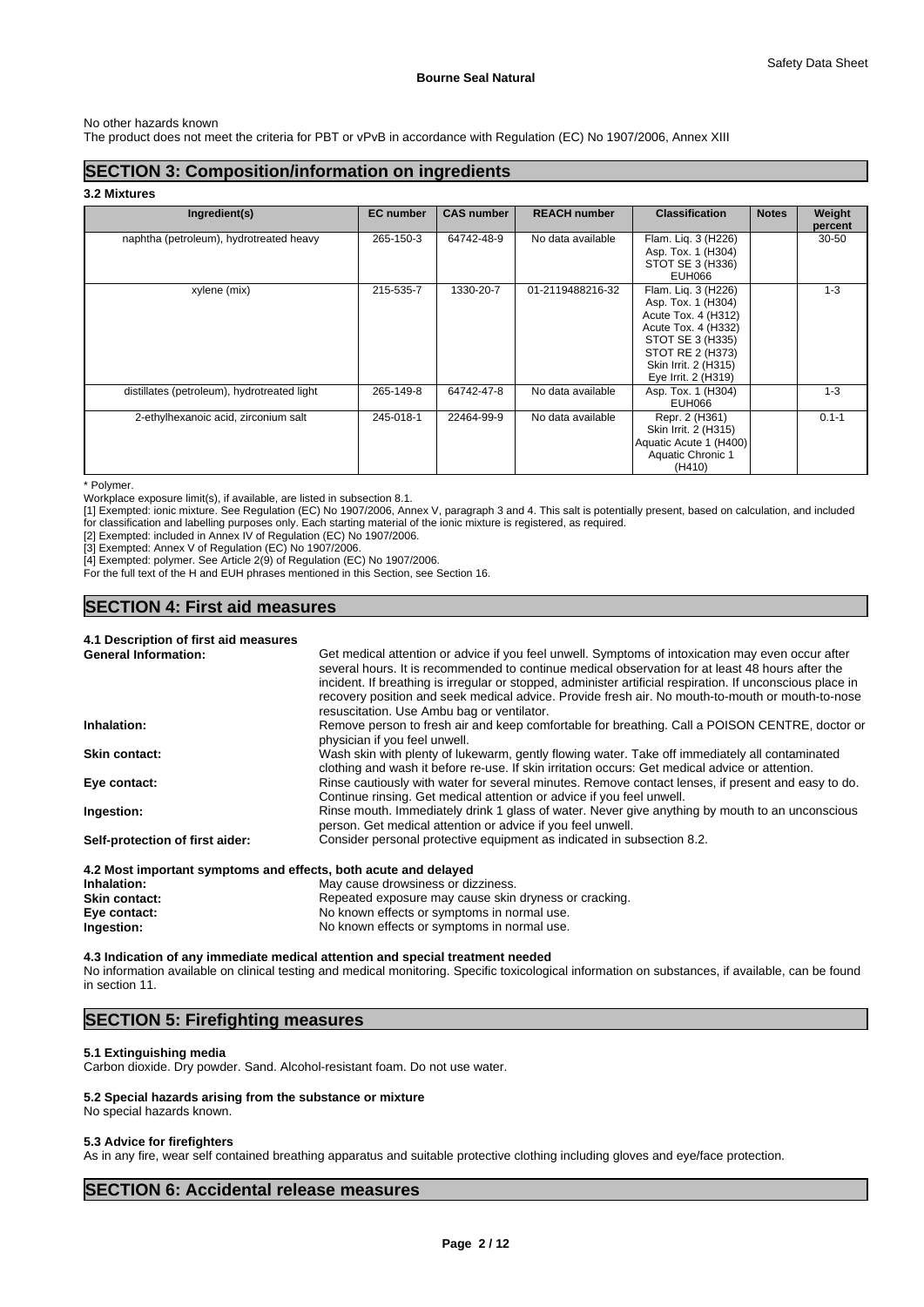#### **6.1 Personal precautions, protective equipment and emergency procedures**

Turn off all sources of ignition. Ventilate the area.

#### **6.2 Environmental precautions**

Do not allow to enter drainage system, surface or ground water. Do not allow to enter the ground/soil. Inform responsible authorities in case undiluted product reaches drainage system, surface or ground water or the ground/soil.

#### **6.3 Methods and material for containment and cleaning up**

Absorb with liquid-binding material (sand, diatomite, universal binders, sawdust).

#### **6.4 Reference to other sections**

For personal protective equipment see subsection 8.2. For disposal considerations see section 13.

## **SECTION 7: Handling and storage**

### **7.1 Precautions for safe handling**

#### **Measures to prevent fire and explosions:**

Keep away from flames and hot surfaces. No smoking. Keep away from heat. Take precautionary measures against static discharges.

#### **Measures required to protect the environment:**

For environmental exposure controls see subsection 8.2.

#### **Advices on general occupational hygiene:**

Handle in accordance with good industrial hygiene and safety practice. Keep away from food, drink and animal feeding stuffs. Do not mix with other products unless adviced by Diversey. Wash hands before breaks and at the end of workday. Wash face, hands and any exposed skin thoroughly after handling. Take off immediately all contaminated clothing. Store used personal protective equipment separately. Use personal protective equipment as required. Use only with adequate ventilation.

#### **7.2 Conditions for safe storage, including any incompatibilities**

Store in accordance with local and national regulations. Keep only in original container. Store in a closed container. Store in a well-ventilated place. Keep cool. Keep away from heat and direct sunlight.

For conditions to avoid see subsection 10.4. For incompatible materials see subsection 10.5.

#### **7.3 Specific end use(s)**

No specific advice for end use available.

## **SECTION 8: Exposure controls/personal protection**

#### **8.1 Control parameters**

#### **Workplace exposure limits**

| Air limit values, if available:      |                      |                       |
|--------------------------------------|----------------------|-----------------------|
| Ingredient(s)                        | UK - Long term       | UK - Short term       |
|                                      | value(s)             | value(s)              |
| xylene (mix)                         | 50 ppm               | $100$ ppm             |
|                                      | $220 \text{ ma/m}^3$ | 441 mg/m <sup>3</sup> |
| 2-ethylhexanoic acid, zirconium salt | $5 \text{ mg/m}^3$   | $10 \text{ mg/m}^3$   |

Biological limit values, if available:

Additional exposure limits under the conditions of use, if available:

#### **DNEL/DMEL and PNEC values**

#### **Human exposure**  $P$

| <b>PINCE OTAL GAPOSULE - COLISULIIEI (THANG DW)</b> |                                      |                                         |                              |                                 |
|-----------------------------------------------------|--------------------------------------|-----------------------------------------|------------------------------|---------------------------------|
| Ingredient(s)                                       | <b>Short term - Local</b><br>effects | <b>Short term - Systemic</b><br>effects | Long term - Local<br>effects | Long term - Systemic<br>effects |
| naphtha (petroleum), hydrotreated heavy             | No data available                    | No data available                       | No data available            | No data available               |
| xvlene (mix)                                        |                                      |                                         |                              |                                 |
| distillates (petroleum), hydrotreated light         | No data available                    | No data available                       | No data available            | No data available               |
| 2-ethylhexanoic acid, zirconium salt                | No data available                    | No data available                       | No data available            | No data available               |

DNEL dermal exposure - Worker

| Ingredient(s)                               | <b>Short term - Local</b><br>effects | <b>Short term - Systemic</b><br>effects (mg/kg bw) | Long term - Local<br>effects | Long term - Systemic<br>effects (mg/kg bw) |
|---------------------------------------------|--------------------------------------|----------------------------------------------------|------------------------------|--------------------------------------------|
| naphtha (petroleum), hydrotreated heavy     | No data available                    | No data available                                  | No data available            | No data available                          |
| xvlene (mix)                                | No data available                    |                                                    | No data available            | 180                                        |
| distillates (petroleum), hydrotreated light | No data available                    | No data available                                  | No data available            | No data available                          |
| 2-ethylhexanoic acid, zirconium salt        | No data available                    | No data available                                  | No data available            | No data available                          |

### DNEL dermal exposure - Consumer

| . .<br>Local<br>∣ Lona term<br><b>Systemic</b><br>Svstemic<br>Inaredient<br>_ocal<br>.ona<br>snor<br>. Short term<br>' term<br>. |
|----------------------------------------------------------------------------------------------------------------------------------|
|----------------------------------------------------------------------------------------------------------------------------------|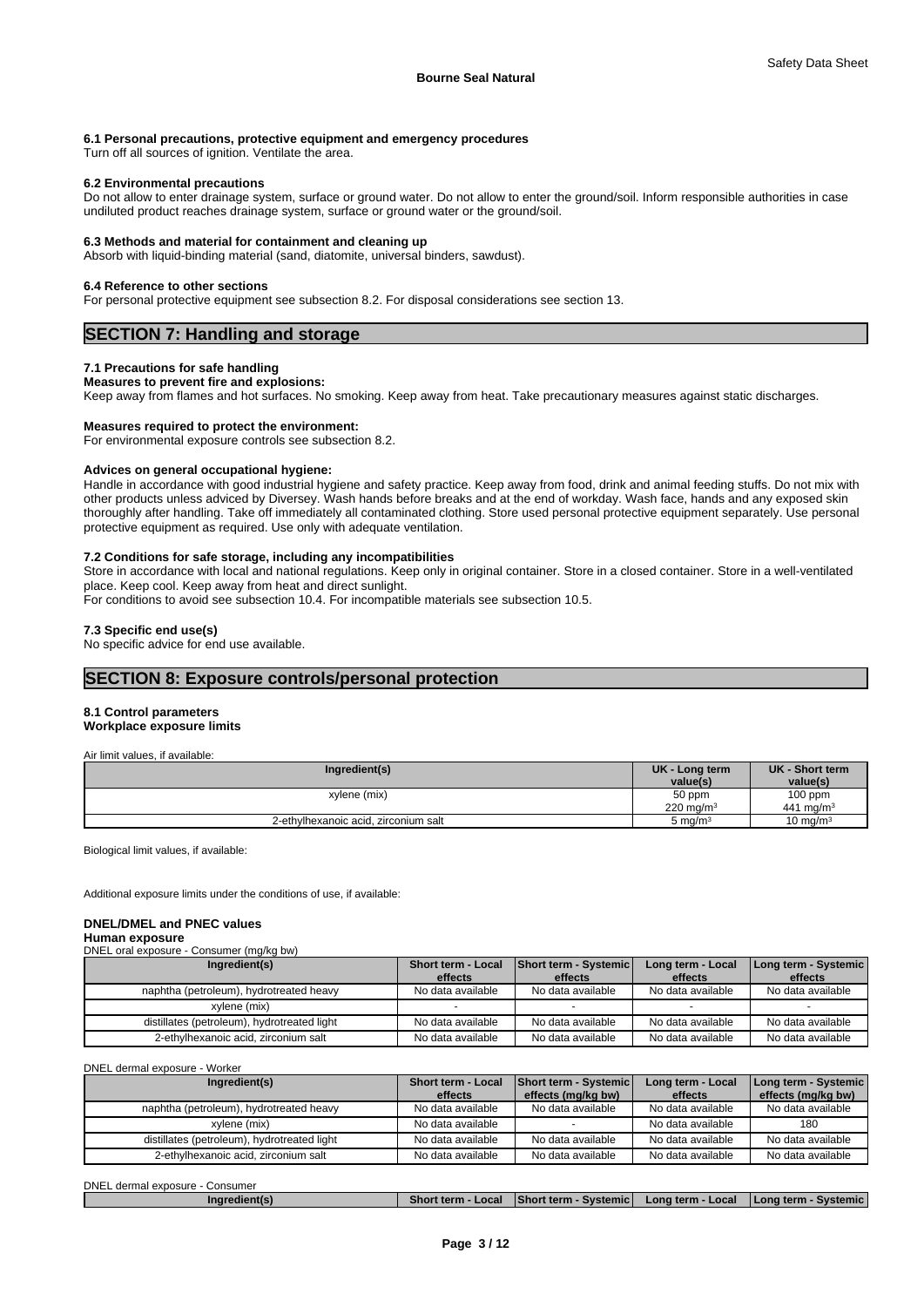|                                             | effects           | effects (mg/kg bw) | effects           | effects (mg/kg bw) |
|---------------------------------------------|-------------------|--------------------|-------------------|--------------------|
| naphtha (petroleum), hydrotreated heavy     | No data available | No data available  | No data available | No data available  |
| xvlene (mix)                                | No data available |                    | No data available | 108                |
| distillates (petroleum), hydrotreated light | No data available | No data available  | No data available | No data available  |
| 2-ethylhexanoic acid. zirconium salt        | No data available | No data available  | No data available | No data available  |

| DNEL inhalatory exposure - Worker (mg/m <sup>3</sup> ) |                                      |                                  |                              |                                 |
|--------------------------------------------------------|--------------------------------------|----------------------------------|------------------------------|---------------------------------|
| Ingredient(s)                                          | <b>Short term - Local</b><br>effects | Short term - Systemic<br>effects | Long term - Local<br>effects | Long term - Systemic<br>effects |
| naphtha (petroleum), hydrotreated heavy                | No data available                    | No data available                | No data available            | No data available               |
| xvlene (mix)                                           | 289                                  | 289                              |                              |                                 |
| distillates (petroleum), hydrotreated light            | No data available                    | No data available                | No data available            | No data available               |
| 2-ethylhexanoic acid, zirconium salt                   | No data available                    | No data available                | No data available            | No data available               |

DNEL inhalatory exposure - Consumer (mg/m<sup>3</sup>)

| Ingredient(s)                               | <b>Short term - Local</b><br>effects | Short term - Systemic<br>effects | Long term - Local<br>effects | Long term - Systemic<br>effects |
|---------------------------------------------|--------------------------------------|----------------------------------|------------------------------|---------------------------------|
| naphtha (petroleum), hydrotreated heavy     | No data available                    | No data available                | No data available            | No data available               |
| xvlene (mix)                                | 174                                  | 174                              |                              | 14.8                            |
| distillates (petroleum), hydrotreated light | No data available                    | No data available                | No data available            | No data available               |
| 2-ethylhexanoic acid, zirconium salt        | No data available                    | No data available                | No data available            | No data available               |

## **Environmental exposure** Environmental exposure - PNEC

| LINIUIIILUIRIU VADUJULU<br>.                |                   |                                            |                     |                   |
|---------------------------------------------|-------------------|--------------------------------------------|---------------------|-------------------|
| Ingredient(s)                               |                   | Surface water, fresh Surface water, marine | Intermittent (mg/l) | Sewage treatment  |
|                                             | (mq/l)            | (mq/l)                                     |                     | plant (mg/l)      |
| naphtha (petroleum), hydrotreated heavy     | No data available | No data available                          | No data available   | No data available |
| xvlene (mix)                                |                   |                                            |                     |                   |
| distillates (petroleum), hydrotreated light | No data available | No data available                          | No data available   | No data available |
| 2-ethylhexanoic acid, zirconium salt        | No data available | No data available                          | No data available   | No data available |

Environmental exposure - PNEC, continued

| Ingredient(s)                               | Sediment, freshwater | Soil (mg/kg)<br>Sediment, marine |                   | Air ( $mq/m3$ )   |
|---------------------------------------------|----------------------|----------------------------------|-------------------|-------------------|
|                                             | (mg/kg)              | (mq/kg)                          |                   |                   |
| naphtha (petroleum), hydrotreated heavy     | No data available    | No data available                | No data available | No data available |
| xvlene (mix)                                |                      |                                  |                   |                   |
| distillates (petroleum), hydrotreated light | No data available    | No data available                | No data available | No data available |
| 2-ethylhexanoic acid, zirconium salt        | No data available    | No data available                | No data available | No data available |

#### **8.2 Exposure controls**

*The following information applies for the uses indicated in subsection 1.2 of the Safety Data Sheet. If available, please refer to the product information sheet for application and handling instructions. Normal use conditions are assumed for this section.*

)

*Recommended safety measures for handling the undiluted product:*

| No special requirements under normal use conditions.<br>Avoid direct contact and/or splashes where possible. Train personnel.                                                                                                                                                      |
|------------------------------------------------------------------------------------------------------------------------------------------------------------------------------------------------------------------------------------------------------------------------------------|
|                                                                                                                                                                                                                                                                                    |
| Safety glasses are not normally required. However, their use is recommended in those cases<br>where splashes may occur when handling the product (EN 166).                                                                                                                         |
| Rinse and dry hands after use. For prolonged contact protection for the skin may be necessary.                                                                                                                                                                                     |
| No special requirements under normal use conditions.                                                                                                                                                                                                                               |
| If gases, vapour or aerosols may develop use: half mask (EN 140) with filter type A2P2 (EN 14387)<br>Consider specific local use conditions. In consultation with the supplier of respiratory protection<br>equipment a different type providing similar protection may be chosen. |
|                                                                                                                                                                                                                                                                                    |

**Environmental exposure controls:** Should not reach sewage water or drainage ditch undiluted or unneutralised.

## **SECTION 9: Physical and chemical properties**

**9.1 Information on basic physical and chemical properties Information in this section refers to the product, unless it is specifically stated that substance data is listed**

**Method / remark**

**Physical State:** Liquid **Colour:** Clear, Brown **Odour:** Product specific **Odour threshold:** Not applicable **pH:** Not applicable.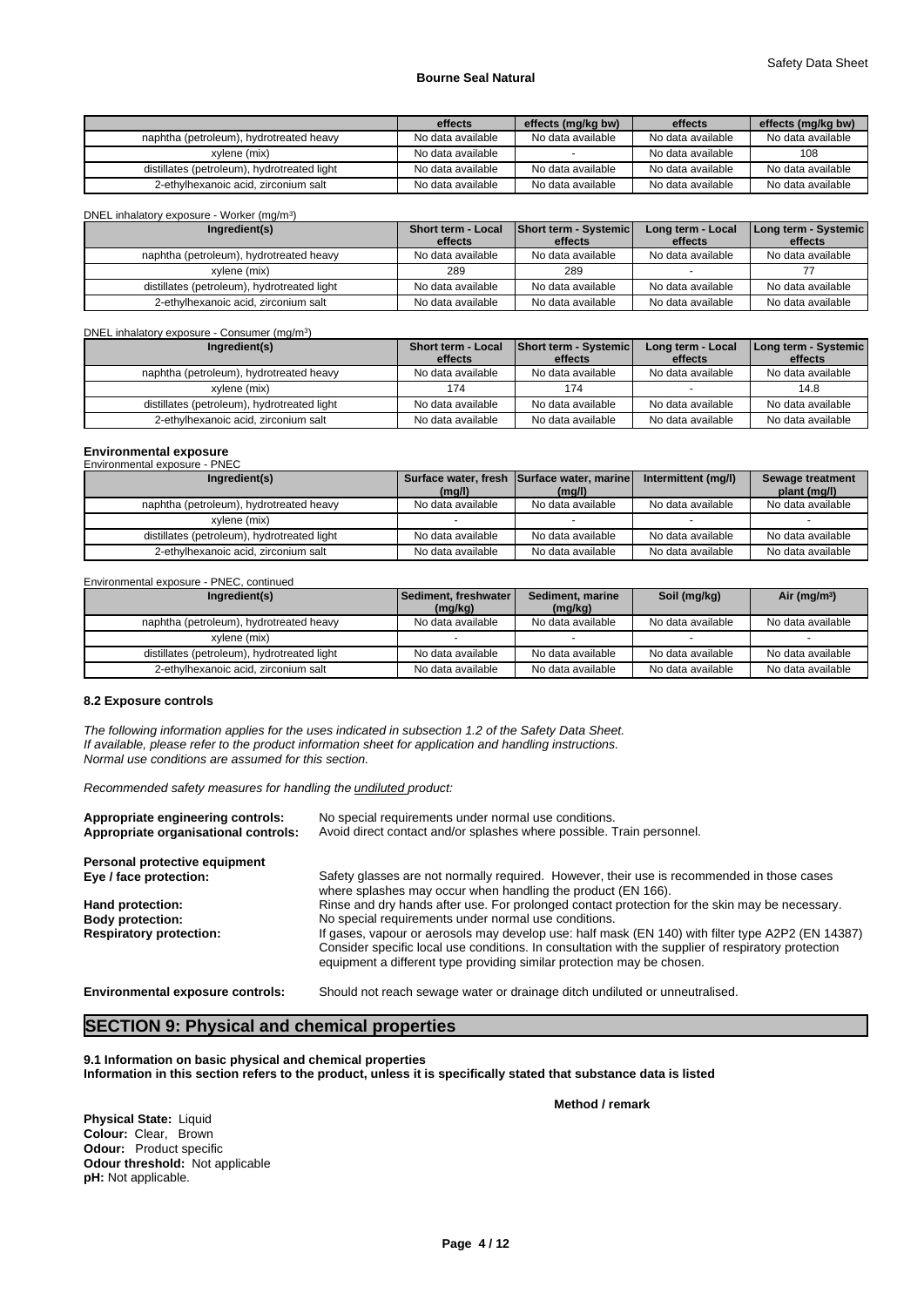#### **Melting point/freezing point (°C):** Not determined Not relevant to classification of this product **Initial boiling point and boiling range (°C):** Not determined

| Substance data, boiling point               |                        |               |                               |
|---------------------------------------------|------------------------|---------------|-------------------------------|
| Ingredient(s)                               | Value<br>$(^{\circ}C)$ | <b>Method</b> | Atmospheric pressure<br>(hPa) |
| naphtha (petroleum), hydrotreated heavy     | No data available      |               |                               |
| xylene (mix)                                | No data available      |               |                               |
| distillates (petroleum), hydrotreated light | No data available      |               |                               |
| 2-ethylhexanoic acid, zirconium salt        | No data available      |               |                               |

## **Flash point (°C):** ≈ 51 closed cup

*( UN Manual of Tests and Criteria, section 32, L.2 )* **Sustained combustion:** The product sustains combustion UN Manual of Tests and Criteria, section 32, L.2 **Evaporation rate:** Not determined **Flammability (solid, gas):** Not determined

## **Upper/lower flammability limit (%):** Not determined

Substance data, flammability or explosive limits, if available:

#### **Method / remark**

**Method / remark**

## **Vapour pressure:** Not determined

| Substance data, vapour pressure |  |
|---------------------------------|--|
|---------------------------------|--|

| Ingredient(s)                               | Value<br>(Pa)     | <b>Method</b> | Temperature<br>(°C) |
|---------------------------------------------|-------------------|---------------|---------------------|
| naphtha (petroleum), hydrotreated heavy     | No data available |               |                     |
| xvlene (mix)                                | No data available |               |                     |
| distillates (petroleum), hydrotreated light | No data available |               |                     |
| 2-ethylhexanoic acid, zirconium salt        | No data available |               |                     |

#### **Method / remark**

**Method / remark**

#### **Solubility in / Miscibility with Water:** Not miscible or difficult to mix **Vapour density:** Not determined **Relative density:** ≈0.89(20°C)

| Substance data, solubility in water         |                   |                  |                              |
|---------------------------------------------|-------------------|------------------|------------------------------|
| Ingredient(s)                               | Value<br>(g/l)    | <b>Method</b>    | Temperature<br>$(^{\circ}C)$ |
| naphtha (petroleum), hydrotreated heavy     | No data available |                  |                              |
| xylene (mix)                                | 0.175             | Method not given |                              |
| distillates (petroleum), hydrotreated light | No data available |                  |                              |
| 2-ethylhexanoic acid, zirconium salt        | No data available |                  |                              |

Substance data, partition coefficient n-octanol/water (log Kow): see subsection 12.3

## **Autoignition temperature:** Not determined

**Decomposition temperature:** Not applicable. **Viscosity:** > 20.5 mm<sup>2</sup>/s (20 °C) **Explosive properties:** Not explosive. Vapours may form explosive mixtures with air. **Oxidising properties:** Not oxidising.

#### **9.2 Other information**

**Corrosion to metals:** Not corrosive

**Surface tension (N/m):** Not determined **Notification in the Not relevant to classification of this product** 

Substance data, dissociation constant, if available:

## **SECTION 10: Stability and reactivity**

#### **10.1 Reactivity**

No reactivity hazards known under normal storage and use conditions.

#### **10.2 Chemical stability**

Stable under normal storage and use conditions.

#### **10.3 Possibility of hazardous reactions**

No hazardous reactions known under normal storage and use conditions.

#### **10.4 Conditions to avoid**

None known under normal storage and use conditions.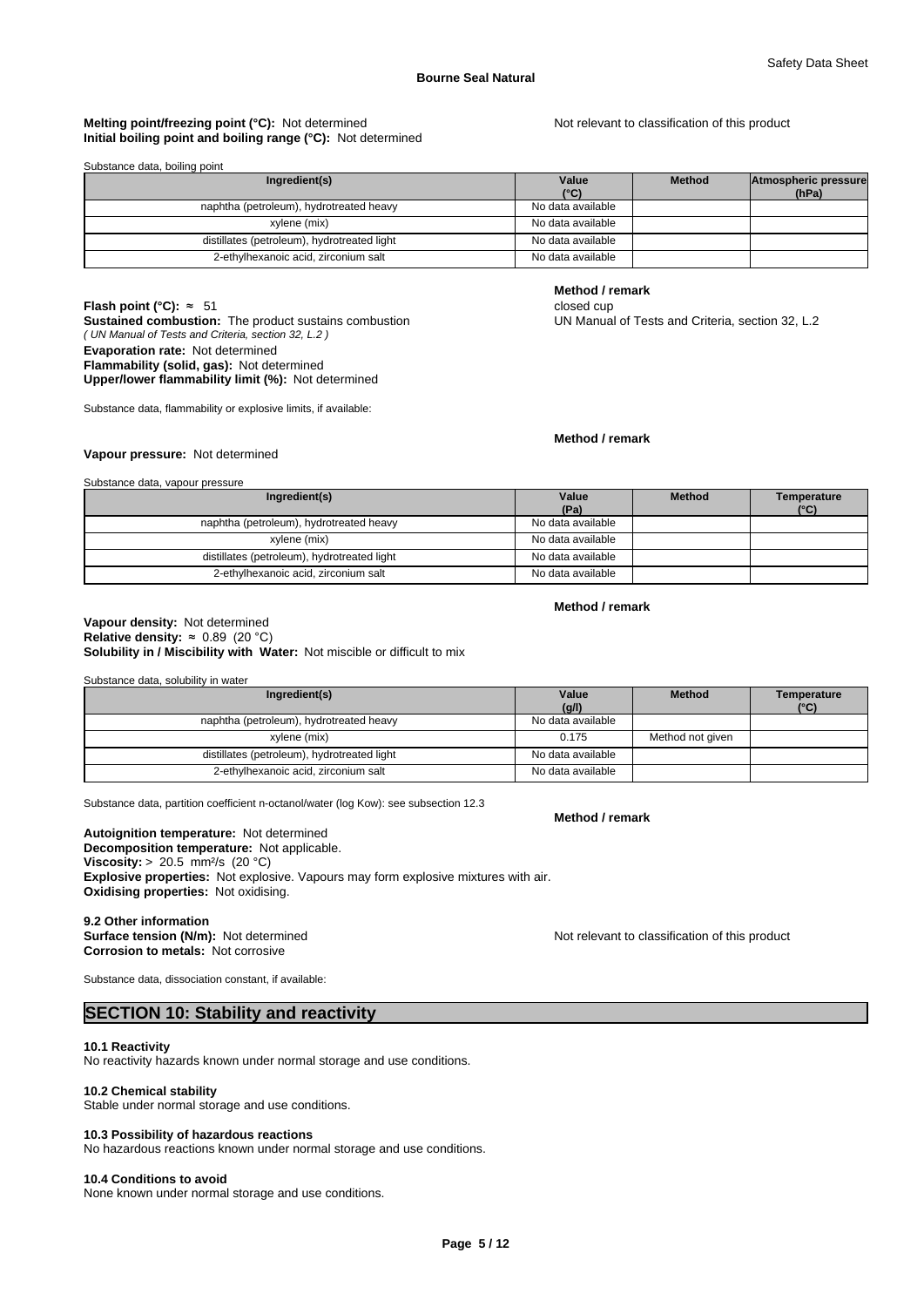#### **10.5 Incompatible materials**

None known under normal use conditions.

#### **10.6 Hazardous decomposition products**

None known under normal storage and use conditions.

## **SECTION 11: Toxicological information**

### **11.1 Information on toxicological effects**

Mixture data:.

### **Relevant calculated ATE(s):**

ATE - Oral (mg/kg): >5000

ATE - Dermal (mg/kg): >5000

ATE - Inhalatory, vapours (mg/l): >50

Substance data, where relevant and available, are listed below:.

#### **Acute toxicity** Acute oral toxicity

| Ingredient(s)                               | Endpoint | Value<br>(mg/kg)     | <b>Species</b> | <b>Method</b>    | <b>Exposure</b><br>time (h) |
|---------------------------------------------|----------|----------------------|----------------|------------------|-----------------------------|
| naphtha (petroleum), hydrotreated heavy     |          | No data<br>available |                |                  |                             |
| xylene (mix)                                | LD 50    | 2000 - 5000          |                | Method not given |                             |
| distillates (petroleum), hydrotreated light |          | No data<br>available |                |                  |                             |
| 2-ethylhexanoic acid, zirconium salt        |          | No data<br>available |                |                  |                             |

#### Acute dermal toxicity

| Ingredient(s)                               | Endpoint | Value<br>(mg/kg)     | <b>Species</b> | <b>Method</b>    | <b>Exposure</b><br>time (h) |
|---------------------------------------------|----------|----------------------|----------------|------------------|-----------------------------|
| naphtha (petroleum), hydrotreated heavy     |          | No data<br>available |                |                  |                             |
| xylene (mix)                                |          | No data<br>available |                | Method not given |                             |
| distillates (petroleum), hydrotreated light |          | No data<br>available |                |                  |                             |
| 2-ethylhexanoic acid, zirconium salt        |          | No data<br>available |                |                  |                             |

#### Acute inhalative toxicity

| Ingredient(s)                               | Endpoint  | Value<br>(mg/l)      | <b>Species</b> | <b>Method</b>    | <b>Exposure</b><br>time (h) |
|---------------------------------------------|-----------|----------------------|----------------|------------------|-----------------------------|
| naphtha (petroleum), hydrotreated heavy     |           | No data<br>available |                |                  |                             |
| xvlene (mix)                                | $LC_{50}$ | >10                  |                | Method not given |                             |
| distillates (petroleum), hydrotreated light |           | No data<br>available |                |                  |                             |
| 2-ethylhexanoic acid, zirconium salt        |           | No data<br>available |                |                  |                             |

#### **Irritation and corrosivity** Skin irritation and corrosivity

| Ingredient(s)                               | Result            | <b>Species</b> | <b>Method</b>    | <b>Exposure time</b> |
|---------------------------------------------|-------------------|----------------|------------------|----------------------|
| naphtha (petroleum), hydrotreated heavy     | No data available |                |                  |                      |
| xvlene (mix)                                | Irritant          |                | Method not given |                      |
| distillates (petroleum), hydrotreated light | No data available |                |                  |                      |
| 2-ethylhexanoic acid, zirconium salt        | No data available |                |                  |                      |

#### Eye irritation and corrosivity

| Ingredient(s)                               | Result            | <b>Species</b> | <b>Method</b>    | <b>Exposure time</b> |
|---------------------------------------------|-------------------|----------------|------------------|----------------------|
| naphtha (petroleum), hydrotreated heavy     | No data available |                |                  |                      |
| xvlene (mix)                                | Severe damage     |                | Method not given |                      |
| distillates (petroleum), hydrotreated light | No data available |                |                  |                      |
| 2-ethylhexanoic acid, zirconium salt        | No data available |                |                  |                      |

| Respiratory tract irritation and<br>I corrosivity |                               |         |               |                     |
|---------------------------------------------------|-------------------------------|---------|---------------|---------------------|
| Ingredient(s)                                     | Result                        | Species | <b>Method</b> | osure time<br>- A L |
| naphtha (petroleum).<br>hydrotreated heavy        | $\cdots$<br>No data available |         |               |                     |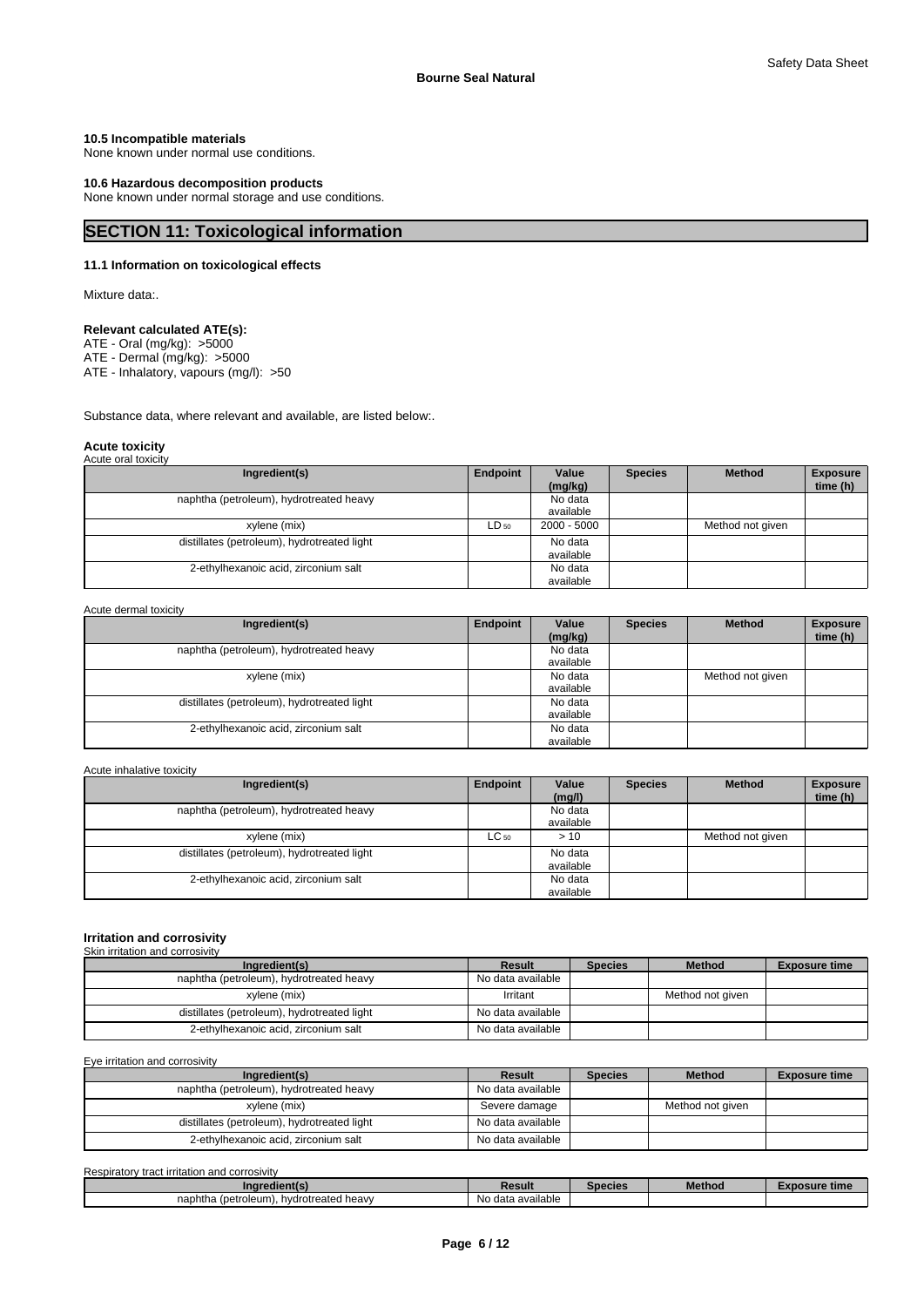| xvlene (mix)                                | No data available |  |  |
|---------------------------------------------|-------------------|--|--|
| distillates (petroleum), hydrotreated light | No data available |  |  |
| 2-ethylhexanoic acid, zirconium salt        | No data available |  |  |

### **Sensitisation**

| Sensitisation by skin contact               |                   |                |               |                   |
|---------------------------------------------|-------------------|----------------|---------------|-------------------|
| Ingredient(s)                               | <b>Result</b>     | <b>Species</b> | <b>Method</b> | Exposure time (h) |
| naphtha (petroleum), hydrotreated heavy     | No data available |                |               |                   |
| xvlene (mix)                                | No data available |                |               |                   |
| distillates (petroleum), hydrotreated light | No data available |                |               |                   |
| 2-ethylhexanoic acid, zirconium salt        | No data available |                |               |                   |

### Sensitisation by inhalation

| Ingredient(s)                               | Result            | <b>Species</b> | <b>Method</b> | <b>Exposure time</b> |
|---------------------------------------------|-------------------|----------------|---------------|----------------------|
| naphtha (petroleum), hydrotreated heavy     | No data available |                |               |                      |
| xvlene (mix)                                | No data available |                |               |                      |
| distillates (petroleum), hydrotreated light | No data available |                |               |                      |
| 2-ethylhexanoic acid, zirconium salt        | No data available |                |               |                      |

## **CMR effects (carcinogenicity, mutagenicity and toxicity for reproduction)** Mutagenicity

| m, m, m, m, m, m                            |                                                        |               |                         |               |
|---------------------------------------------|--------------------------------------------------------|---------------|-------------------------|---------------|
| Ingredient(s)                               | <b>Result (in-vitro)</b>                               | <b>Method</b> | <b>Result (in-vivo)</b> | <b>Method</b> |
|                                             |                                                        | (in-vitro)    |                         | (in-vivo)     |
| naphtha (petroleum), hydrotreated heavy     | INo data available                                     |               | No data available       |               |
| xylene (mix)                                | No evidence for mutagenicity, negative<br>test results |               | No data available       |               |
| distillates (petroleum), hydrotreated light | No data available                                      |               | No data available       |               |
| 2-ethylhexanoic acid, zirconium salt        | No data available                                      |               | No data available       |               |

#### **Carcinogenicity**

| Ingredient(s)                               | <b>Effect</b>     |
|---------------------------------------------|-------------------|
| naphtha (petroleum), hydrotreated heavy     | No data available |
| xylene (mix)                                | No data available |
| distillates (petroleum), hydrotreated light | No data available |
| 2-ethylhexanoic acid, zirconium salt        | No data available |

#### Toxicity for reproduction

| Ingredient(s)              | Endpoint | <b>Specific effect</b> | Value                                      | <b>Species</b> | <b>Method</b> | <b>Exposure</b> | <b>Remarks and other effects</b> |
|----------------------------|----------|------------------------|--------------------------------------------|----------------|---------------|-----------------|----------------------------------|
|                            |          |                        | $\left \frac{\text{mg}}{\text{kg}}\right $ |                |               | time            | reported                         |
| naphtha (petroleum),       |          |                        | No data                                    |                |               |                 |                                  |
| hydrotreated heavy         |          |                        | available                                  |                |               |                 |                                  |
| xylene (mix)               |          |                        | No data                                    |                |               |                 | No evidence for reproductive     |
|                            |          |                        | available                                  |                |               |                 | toxicity                         |
| distillates (petroleum), I |          |                        | No data                                    |                |               |                 |                                  |
| hydrotreated light         |          |                        | available                                  |                |               |                 |                                  |
| 2-ethylhexanoic acid,      |          |                        | No data                                    |                |               |                 |                                  |
| zirconium salt             |          |                        | available                                  |                |               |                 |                                  |

### **Repeated dose toxicity**

### Sub-acute or sub-chronic oral toxicity

| Ingredient(s)                               | Endpoint | Value<br>(mg/kg bw/d) | <b>Species</b> | <b>Method</b> | time (days) | <b>Exposure Specific effects and organs</b><br>affected |
|---------------------------------------------|----------|-----------------------|----------------|---------------|-------------|---------------------------------------------------------|
| naphtha (petroleum), hydrotreated heavy     |          | No data<br>available  |                |               |             |                                                         |
| xylene (mix)                                |          | No data<br>available  |                |               |             |                                                         |
| distillates (petroleum), hydrotreated light |          | No data<br>available  |                |               |             |                                                         |
| 2-ethylhexanoic acid, zirconium salt        |          | No data<br>available  |                |               |             |                                                         |

### Sub-chronic dermal toxicity

| Ingredient(s)                               | Endpoint | Value<br>(mg/kg bw/d) | <b>Species</b> | <b>Method</b> | time (days) | <b>Exposure Specific effects and organs</b><br>affected |
|---------------------------------------------|----------|-----------------------|----------------|---------------|-------------|---------------------------------------------------------|
|                                             |          |                       |                |               |             |                                                         |
| naphtha (petroleum), hydrotreated heavy     |          | No data               |                |               |             |                                                         |
|                                             |          | available             |                |               |             |                                                         |
| xylene (mix)                                |          | No data               |                |               |             |                                                         |
|                                             |          | available             |                |               |             |                                                         |
| distillates (petroleum), hydrotreated light |          | No data               |                |               |             |                                                         |
|                                             |          | available             |                |               |             |                                                         |
| 2-ethylhexanoic acid, zirconium salt        |          | No data               |                |               |             |                                                         |
|                                             |          | available             |                |               |             |                                                         |

Sub-chronic inhalation toxicity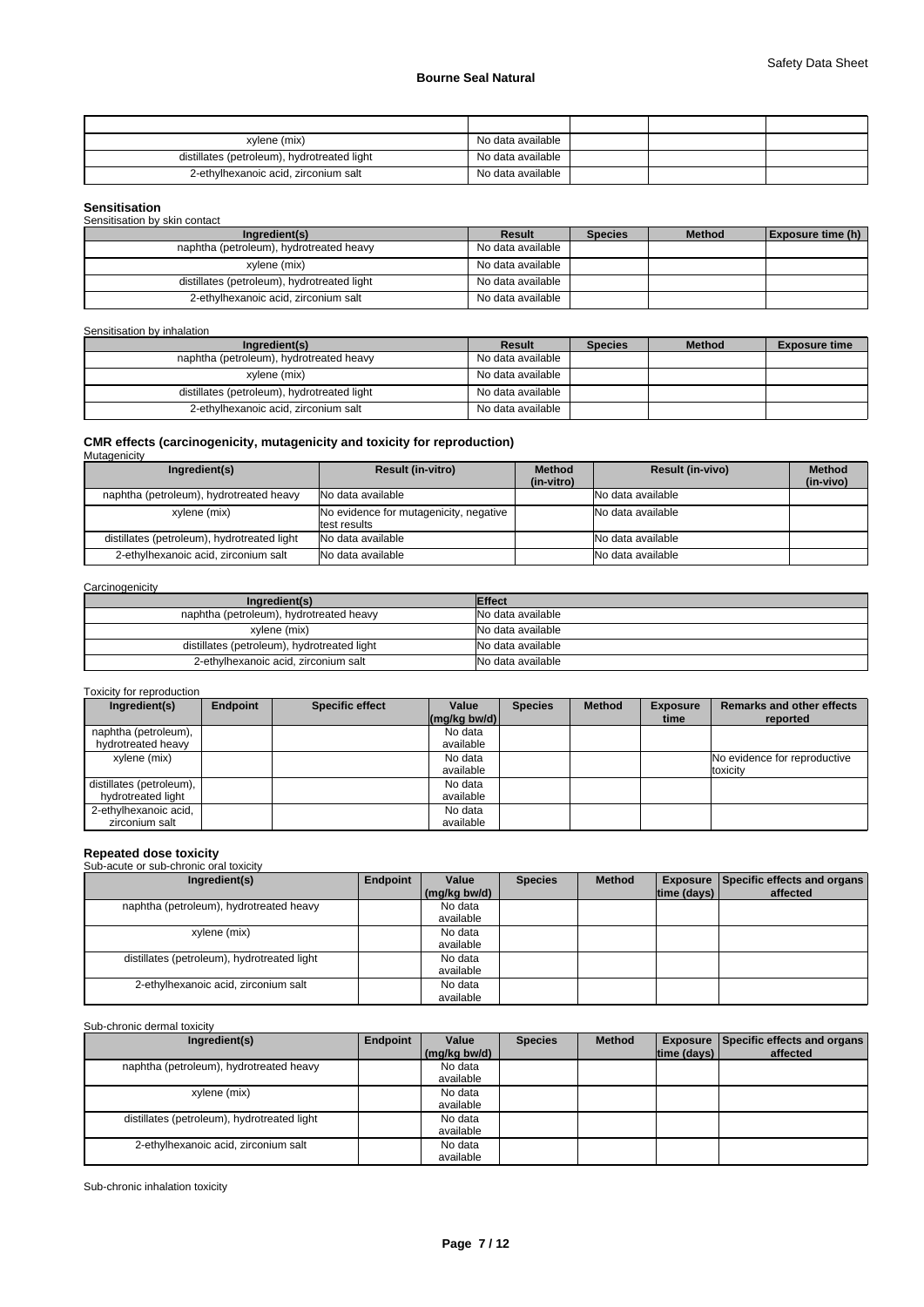| Ingredient(s)                               | Endpoint | Value<br>(mg/kg bw/d) | <b>Species</b> | <b>Method</b> | time (days) | <b>Exposure   Specific effects and organs  </b><br>affected |
|---------------------------------------------|----------|-----------------------|----------------|---------------|-------------|-------------------------------------------------------------|
| naphtha (petroleum), hydrotreated heavy     |          | No data<br>available  |                |               |             |                                                             |
| xylene (mix)                                |          | No data<br>available  |                |               |             |                                                             |
| distillates (petroleum), hydrotreated light |          | No data<br>available  |                |               |             |                                                             |
| 2-ethylhexanoic acid, zirconium salt        |          | No data<br>available  |                |               |             |                                                             |

#### Chronic toxicity

| Ingredient(s)            | <b>Exposure</b><br>route | Endpoint | Value<br>$\left \frac{\text{mg}}{\text{kg}}\right $ bw/d) | <b>Species</b> | <b>Method</b> | <b>Exposure</b><br>time | Specific effects and<br>organs affected | <b>Remark</b> |
|--------------------------|--------------------------|----------|-----------------------------------------------------------|----------------|---------------|-------------------------|-----------------------------------------|---------------|
| naphtha (petroleum),     |                          |          | No data                                                   |                |               |                         |                                         |               |
| hydrotreated heavy       |                          |          | available                                                 |                |               |                         |                                         |               |
| xylene (mix)             |                          |          | No data                                                   |                |               |                         |                                         |               |
|                          |                          |          | available                                                 |                |               |                         |                                         |               |
| distillates (petroleum), |                          |          | No data                                                   |                |               |                         |                                         |               |
| hydrotreated light       |                          |          | available                                                 |                |               |                         |                                         |               |
| 2-ethylhexanoic acid,    |                          |          | No data                                                   |                |               |                         |                                         |               |
| zirconium salt           |                          |          | available                                                 |                |               |                         |                                         |               |

#### STOT-single exposure

| Ingredient(s)                               | Affected organ(s) |
|---------------------------------------------|-------------------|
| naphtha (petroleum), hydrotreated heavy     | No data available |
| xylene (mix)                                | No data available |
| distillates (petroleum), hydrotreated light | No data available |
| 2-ethylhexanoic acid, zirconium salt        | No data available |

#### STOT-repeated exposure

| Ingredient(s)                               | Affected organ(s) |
|---------------------------------------------|-------------------|
| naphtha (petroleum), hydrotreated heavy     | No data available |
| xvlene (mix)                                | No data available |
| distillates (petroleum), hydrotreated light | No data available |
| 2-ethylhexanoic acid, zirconium salt        | No data available |

#### **Aspiration hazard**

Substances with an aspiration hazard (H304), if any, are listed in section 3. If relevant, see section 9 for dynamic viscosity and relative density of the product.

#### **Potential adverse health effects and symptoms**

Effects and symptoms related to the product, if any, are listed in subsection 4.2.

## **SECTION 12: Ecological information**

#### **12.1 Toxicity**

No data is available on the mixture.

Substance data, where relevant and available, are listed below:

#### **Aquatic short-term toxicity**

| Aquatic short-term toxicity - fish          |           |                      |                |                  |                             |
|---------------------------------------------|-----------|----------------------|----------------|------------------|-----------------------------|
| Ingredient(s)                               | Endpoint  | Value<br>(mg/l)      | <b>Species</b> | <b>Method</b>    | <b>Exposure</b><br>time (h) |
| naphtha (petroleum), hydrotreated heavy     |           | No data<br>available |                |                  |                             |
| xylene (mix)                                | $LC_{50}$ | 1 - 10               |                | Method not given |                             |
| distillates (petroleum), hydrotreated light |           | No data<br>available |                |                  |                             |
| 2-ethylhexanoic acid, zirconium salt        |           | No data<br>available |                |                  |                             |

Aquatic short-term toxicity - crustacea

| Ingredient(s)                               | Endpoint  | Value<br>(mg/l)      | <b>Species</b> | <b>Method</b>    | <b>Exposure</b><br>time (h) |
|---------------------------------------------|-----------|----------------------|----------------|------------------|-----------------------------|
| naphtha (petroleum), hydrotreated heavy     |           | No data<br>available |                |                  |                             |
| xylene (mix)                                | $LC_{50}$ | $-10$                |                | Method not given |                             |
| distillates (petroleum), hydrotreated light |           | No data<br>available |                |                  |                             |
| 2-ethylhexanoic acid, zirconium salt        |           | No data<br>available |                |                  |                             |

| Aquatic short-term toxicity<br>algae |          |       |         |        |          |
|--------------------------------------|----------|-------|---------|--------|----------|
| Indredient(s)                        | Endpoint | Value | Species | Method | Exposure |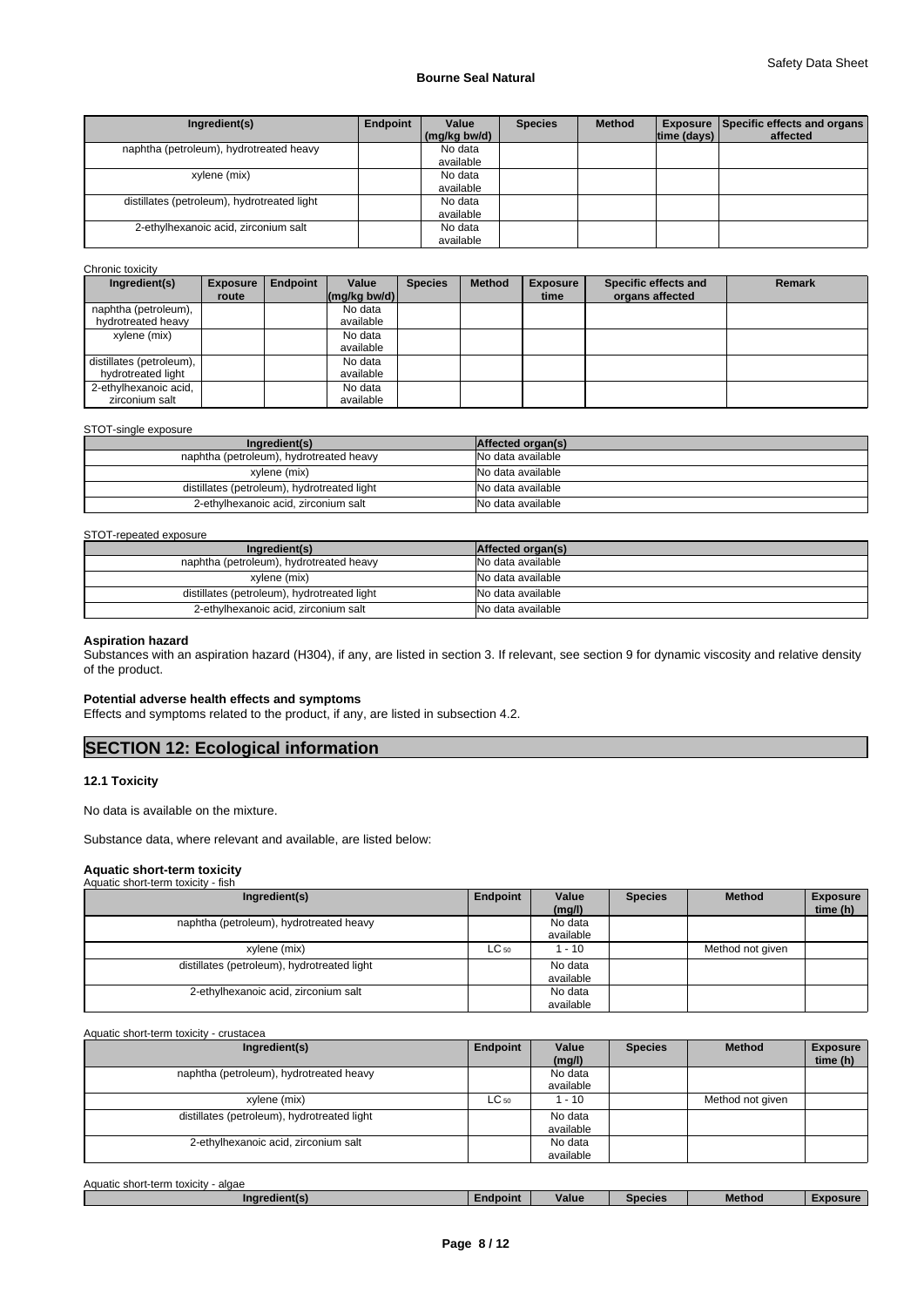|                                             |       | (mg/l)    |                  | time (h) |
|---------------------------------------------|-------|-----------|------------------|----------|
| naphtha (petroleum), hydrotreated heavy     |       | No data   |                  |          |
|                                             |       | available |                  |          |
| xylene (mix)                                | ∟C 50 | $-10$     | Method not given |          |
| distillates (petroleum), hydrotreated light |       | No data   |                  |          |
|                                             |       | available |                  |          |
| 2-ethylhexanoic acid, zirconium salt        |       | No data   |                  |          |
|                                             |       | available |                  |          |

| Aquatic short-term toxicity - marine species |          |                      |                |               |                                |
|----------------------------------------------|----------|----------------------|----------------|---------------|--------------------------------|
| Ingredient(s)                                | Endpoint | Value<br>(mg/l)      | <b>Species</b> | <b>Method</b> | <b>Exposure</b><br>time (days) |
| naphtha (petroleum), hydrotreated heavy      |          | No data<br>available |                |               |                                |
| xylene (mix)                                 |          | No data<br>available |                |               |                                |
| distillates (petroleum), hydrotreated light  |          | No data<br>available |                |               |                                |
| 2-ethylhexanoic acid, zirconium salt         |          | No data<br>available |                |               |                                |

| Impact on sewage plants - toxicity to bacteria |          |                      |                 |                  |                         |  |  |  |
|------------------------------------------------|----------|----------------------|-----------------|------------------|-------------------------|--|--|--|
| Ingredient(s)                                  | Endpoint | Value<br>(mg/l)      | <b>Inoculum</b> | <b>Method</b>    | <b>Exposure</b><br>time |  |  |  |
| naphtha (petroleum), hydrotreated heavy        |          | No data<br>available |                 |                  |                         |  |  |  |
| xylene (mix)                                   | EC 50    | 100                  |                 | Method not given |                         |  |  |  |
| distillates (petroleum), hydrotreated light    |          | No data<br>available |                 |                  |                         |  |  |  |
| 2-ethylhexanoic acid, zirconium salt           |          | No data<br>available |                 |                  |                         |  |  |  |

## **Aquatic long-term toxicity** Aquatic long-term toxicity - fish

| Ingredient(s)                               | Endpoint    | Value<br>(mg/l)      | <b>Species</b> | <b>Method</b> | <b>Exposure</b><br>time | <b>Effects observed</b> |
|---------------------------------------------|-------------|----------------------|----------------|---------------|-------------------------|-------------------------|
| naphtha (petroleum), hydrotreated heavy     |             | No data<br>available |                |               |                         |                         |
| xylene (mix)                                | <b>NOEC</b> | $1 - 10$             |                |               |                         |                         |
| distillates (petroleum), hydrotreated light |             | No data<br>available |                |               |                         |                         |
| 2-ethylhexanoic acid, zirconium salt        |             | No data<br>available |                |               |                         |                         |

```
Aquatic long-term toxicity - crustacea
```

| Ingredient(s)                               | Endpoint | Value<br>(mg/l)      | <b>Species</b> | <b>Method</b> | <b>Exposure</b><br>time | <b>Effects observed</b> |
|---------------------------------------------|----------|----------------------|----------------|---------------|-------------------------|-------------------------|
| naphtha (petroleum), hydrotreated heavy     |          | No data<br>available |                |               |                         |                         |
| xylene (mix)                                |          | No data<br>available |                |               |                         |                         |
| distillates (petroleum), hydrotreated light |          | No data<br>available |                |               |                         |                         |
| 2-ethylhexanoic acid, zirconium salt        |          | No data<br>available |                |               |                         |                         |

Aquatic toxicity to other aquatic benthic organisms, including sediment-dwelling organisms, if available:

| Ingredient(s)                               | Endpoint | Value<br>(mg/kg dw<br>sediment) | <b>Species</b> | <b>Method</b> | <b>Exposure</b><br>$ time$ (days) $ $ | <b>Effects observed</b> |
|---------------------------------------------|----------|---------------------------------|----------------|---------------|---------------------------------------|-------------------------|
| naphtha (petroleum), hydrotreated heavy     |          | No data                         |                |               |                                       |                         |
|                                             |          | available                       |                |               |                                       |                         |
| xylene (mix)                                |          | No data                         |                |               |                                       |                         |
|                                             |          | available                       |                |               |                                       |                         |
| distillates (petroleum), hydrotreated light |          | No data                         |                |               |                                       |                         |
|                                             |          | available                       |                |               |                                       |                         |
| 2-ethylhexanoic acid, zirconium salt        |          | No data                         |                |               |                                       |                         |
|                                             |          | available                       |                |               |                                       |                         |

#### **Terrestrial toxicity**

Terrestrial toxicity - soil invertebrates, including earthworms, if available:

Terrestrial toxicity - plants, if available:

Terrestrial toxicity - birds, if available:

Terrestrial toxicity - beneficial insects, if available:

Terrestrial toxicity - soil bacteria, if available: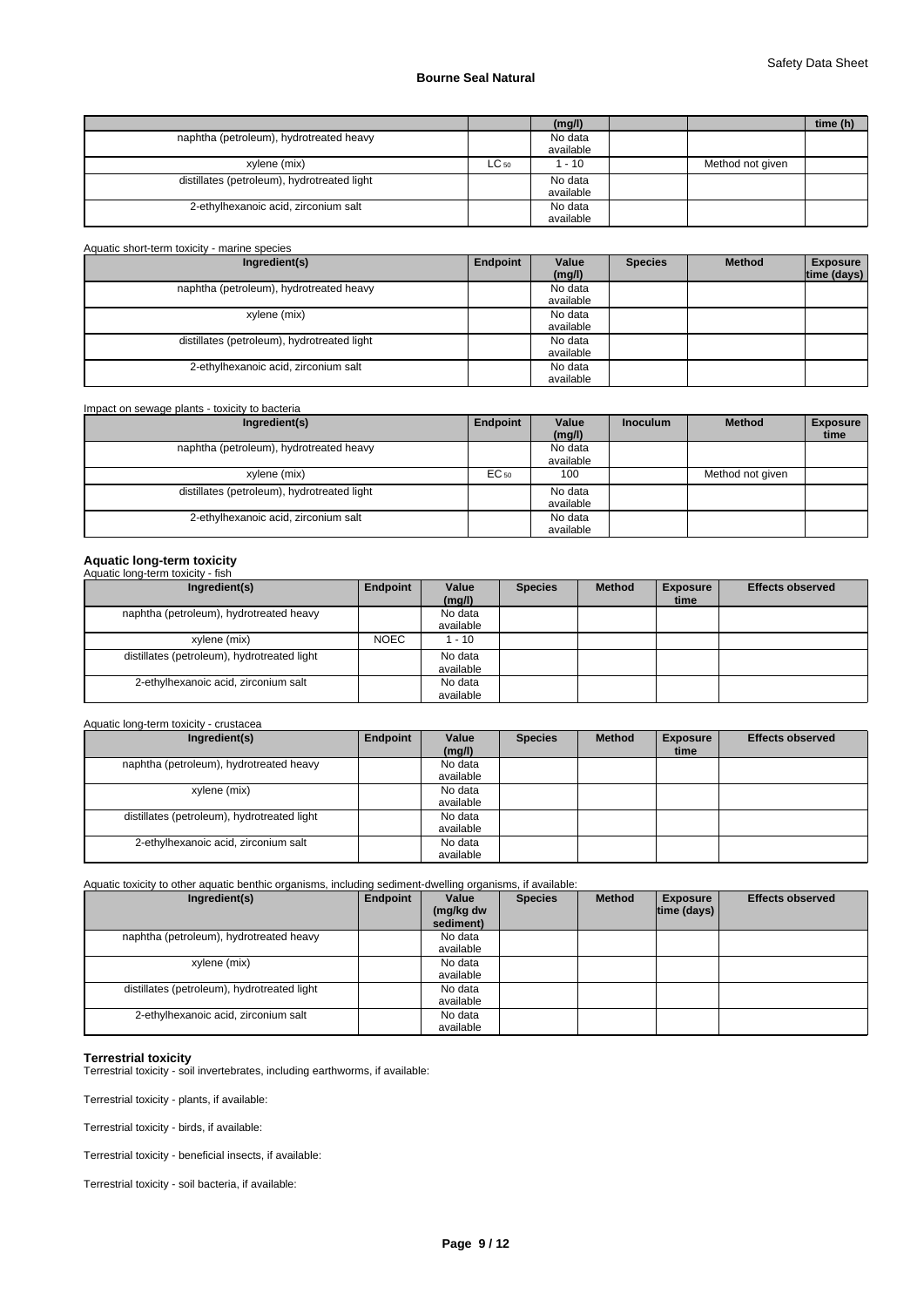## **12.2 Persistence and degradability**

#### **Abiotic degradation** Abiotic degradation - photodegradation in air, if available:

| Inaredi         | Half-life time        | <b>Method</b> | valuation.                   | Remark |
|-----------------|-----------------------|---------------|------------------------------|--------|
| xvlene<br>(mix) | data available<br>No. |               | / photodegradable<br>Rapidly |        |

Abiotic degradation - hydrolysis, if available:

Abiotic degradation - other processes, if available:

## **Biodegradation**

Ready biodegradability - aerobic conditions

| Ingredient(s)                               | <b>Inoculum</b> | Analytical<br>method | $DT_{50}$ | <b>Method</b> | <b>Evaluation</b>         |
|---------------------------------------------|-----------------|----------------------|-----------|---------------|---------------------------|
| naphtha (petroleum), hydrotreated heavy     |                 |                      |           |               | No data available         |
| xylene (mix)                                |                 |                      |           |               | Readily biodegradable     |
| distillates (petroleum), hydrotreated light |                 |                      |           |               | Inherently biodegradable. |
| 2-ethylhexanoic acid, zirconium salt        |                 |                      |           |               | No data available         |

Ready biodegradability - anaerobic and marine conditions, if available:

Degradation in relevant environmental compartments, if available:

#### **12.3 Bioaccumulative potential** Partition coefficient n-octanol/water (log Kow)

| Ingredient(s)                                                 | Value             | <b>Method</b> | <b>Evaluation</b> | Remark |
|---------------------------------------------------------------|-------------------|---------------|-------------------|--------|
| naphtha (petroleum), hydrotreated<br>heavv                    | No data available |               |                   |        |
| xvlene (mix)                                                  | No data available |               |                   |        |
| distillates (petroleum), hydrotreated light No data available |                   |               |                   |        |
| 2-ethylhexanoic acid, zirconium salt                          | No data available |               |                   |        |

#### Bioconcentration factor (BCF)

| Ingredient(s)                                  | Value             | <b>Species</b> | <b>Method</b> | <b>Evaluation</b> | Remark |
|------------------------------------------------|-------------------|----------------|---------------|-------------------|--------|
| naphtha (petroleum),<br>hydrotreated heavy     | No data available |                |               |                   |        |
| xylene (mix)                                   | No data available |                |               |                   |        |
| distillates (petroleum),<br>hydrotreated light | No data available |                |               |                   |        |
| 2-ethylhexanoic acid,<br>zirconium salt        | No data available |                |               |                   |        |

#### **12.4 Mobility in soil**

Adsorption/Desorption to soil or sediment

| Ingredient(s)                               | <b>Adsorption</b><br>coefficient<br>Log Koc | <b>Desorption</b><br>coefficient<br>Log Koc(des) | <b>Method</b> | Soil/sediment<br>type | <b>Evaluation</b>                   |
|---------------------------------------------|---------------------------------------------|--------------------------------------------------|---------------|-----------------------|-------------------------------------|
| naphtha (petroleum), hydrotreated heavy     | No data available                           |                                                  |               |                       |                                     |
| xylene (mix)                                | No data available                           |                                                  |               |                       | Potential for adsorption to<br>soil |
| distillates (petroleum), hydrotreated light | No data available                           |                                                  |               |                       |                                     |
| 2-ethylhexanoic acid, zirconium salt        | No data available                           |                                                  |               |                       |                                     |

#### **12.5 Results of PBT and vPvB assessment**

Substances that fulfill the criteria for PBT/vPvB, if any, are listed in section 3.

#### **12.6 Other adverse effects**

No other adverse effects known.

## **SECTION 13: Disposal considerations**

| 13.1 Waste treatment methods<br>Waste from residues / unused<br>products: | The concentrated contents or contaminated packaging should be disposed of by a certified handler<br>or according to the site permit. Release of waste to sewers is discouraged. The cleaned packaging<br>material is suitable for energy recovery or recycling in line with local legislation. |
|---------------------------------------------------------------------------|------------------------------------------------------------------------------------------------------------------------------------------------------------------------------------------------------------------------------------------------------------------------------------------------|
| European Waste Catalogue:                                                 | 16 03 05* - organic wastes containing dangerous substances.                                                                                                                                                                                                                                    |
| <b>Empty packaging</b><br><b>Recommendation:</b>                          | Dispose of observing national or local regulations.                                                                                                                                                                                                                                            |

## **SECTION 14: Transport information**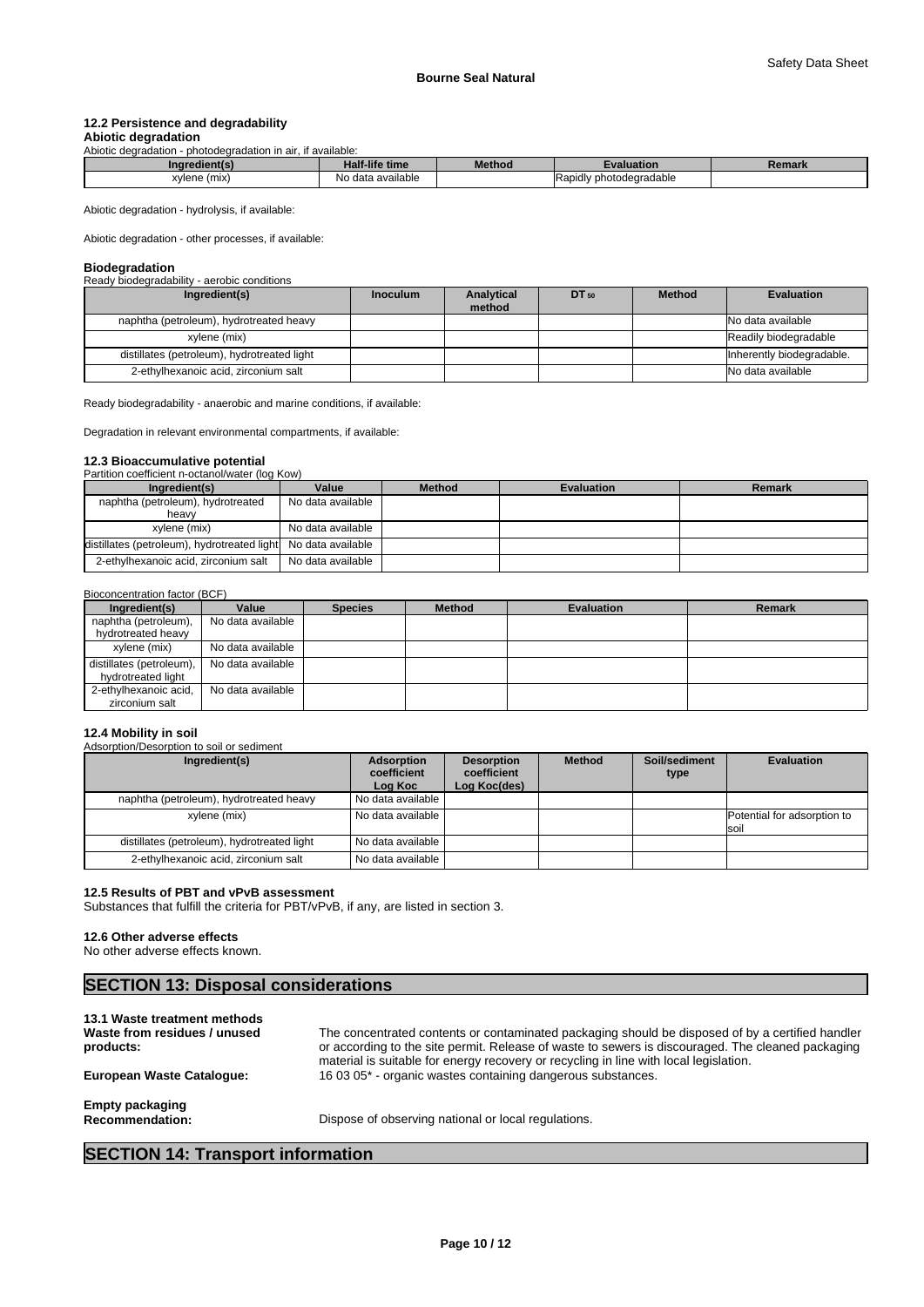

**Land transport (ADR/RID), Sea transport (IMDG), Air transport (ICAO-TI / IATA-DGR) 14.1 UN number:** 1263 **14.2 UN proper shipping name: 14.3 Transport hazard class(es): Class:** 3 **Label(s):** 3 **14.4 Packing group:** III **14.5 Environmental hazards: Environmentally hazardous:** No **Marine pollutant:** No **14.6 Special precautions for user:** None known. **14.7 Transport in bulk according to Annex II of MARPOL and the IBC Code:** The product is not transported in bulk tankers. **Other relevant information: ADR Special provisions:** Special provision 640E **Classification code:** F1 **Tunnel restriction code:** D/E **Hazard identification number:** 30 **IMO/IMDG** Paint

**EmS:** F-E, S-E

The product has been classified, labelled and packaged in accordance with the requirements of ADR and the provisions of the IMDG Code Transport regulations include special provisions for certain classes of dangerous goods packed in limited quantities.

## **SECTION 15: Regulatory information**

#### **15.1 Safety, health and environmental regulations/legislation specific for the substance or mixture**

#### **EU regulations:**

• Regulation (EC) No. 1907/2006 - REACH • Regulation (EC) No 1272/2008 - CLP

**Authorisations or restrictions (Regulation (EC) No 1907/2006, Title VII respectively Title VIII):** Not applicable.

#### **15.2 Chemical safety assessment**

A chemical safety assessment has not been carried out on the mixture

#### **SECTION 16: Other information**

*The information in this document is based on our best present knowledge. However, it does not constitute a guarantee for any specific product features and does not establish a legally binding contract*

**SDS code:** MS1003438 **Version:** 01.0 **Revision:** 2018-01-25

## **Classification procedure**

The classification of the mixture is in general based on calculation methods using substance data, as required by Regulation (EC) No 1272/2008. If for certain classifications data on the mixture is available or for example bridging principles or weight of evidence can be used for classification, this will be indicated in the relevant sections of the Safety Data Sheet. See section 9 for physical chemical properties, section 11 for toxicological information and section 12 for ecological information.

#### **Full text of the H and EUH phrases mentioned in section 3:**

• H226 - Flammable liquid and vapour.

- H304 May be fatal if swallowed and enters airways.
- H312 Harmful in contact with skin. • H315 - Causes skin irritation.
- H319 Causes serious eye irritation.
- H332 Harmful if inhaled.
- H335 May cause respiratory irritation.
- H336 May cause drowsiness or dizziness.
- •H361 Suspected of damaging fertility or the unborn child.
- H373 May cause damage to organs through prolonged or repeated exposure.
- H400 Very toxic to aquatic life.
- H410 Very toxic to aquatic life with long lasting effects.
- EUH066 Repeated exposure may cause skin dryness or cracking.

### **Abbreviations and acronyms:**

• AISE - The international Association for Soaps, Detergents and Maintenance Products

• DNEL - Derived No Effect Limit